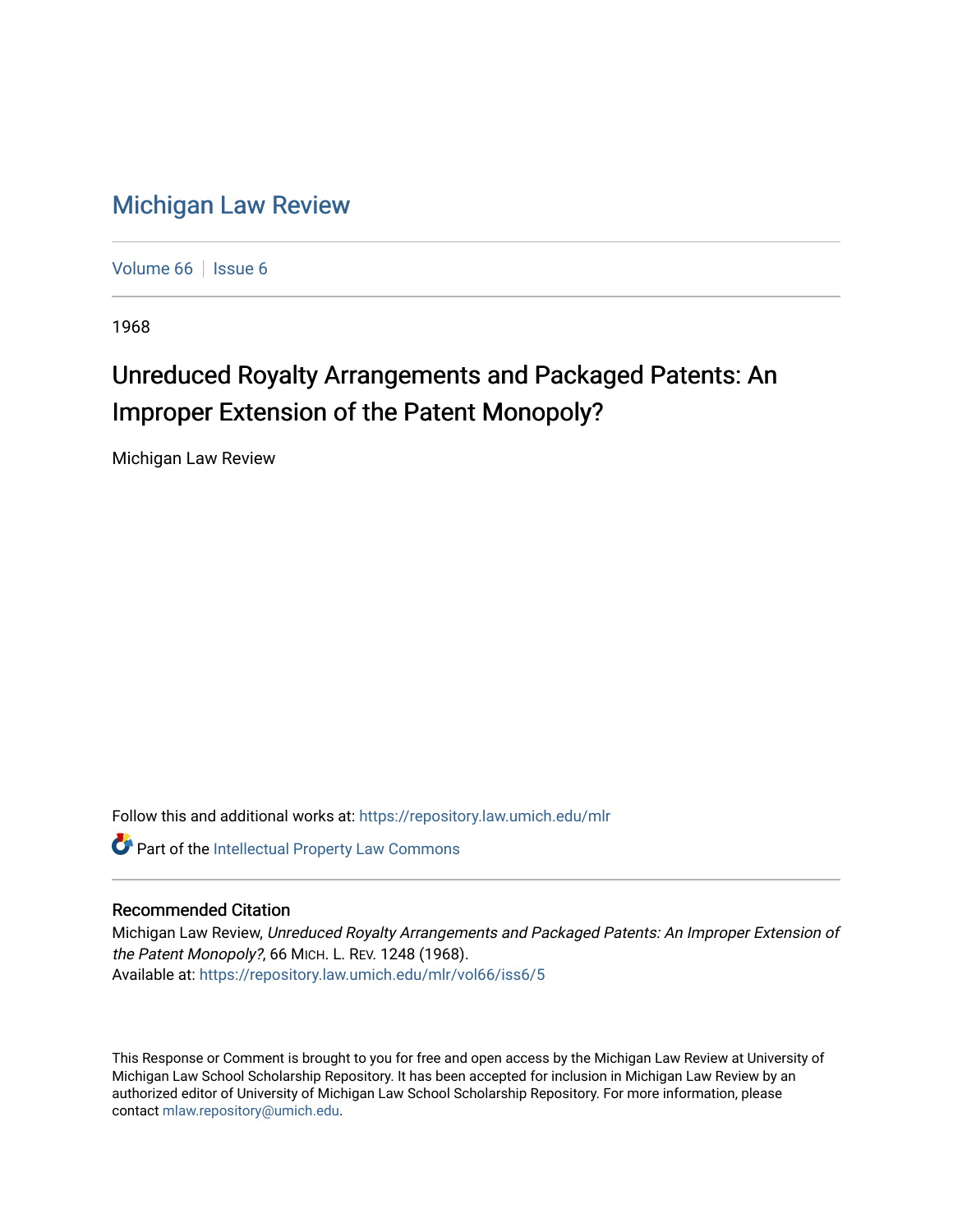# **COMMENTS**

# **Unreduced Royalty Arrangements and Packaged Patents: An Improper Extension of the Patent Monopoly?**

#### I. INTRODUCTION

The patent laws confer upon a patentee the right "to exclude others from making, using, or selling" his invention for a period of seventeen years.<sup>1</sup> However, legal problems may arise if a patentee seeks to extend the scope of his legitimate seventeen-year monopoly by a licensing arrangement.2 Patentees may do this either by "package licensing"—that is, granting more than one patent under the same license-or by providing for the collection of royalties after the expiration of a patent. These licensing practices raise different problems. Package licensing arrangements have historically been held to be improper extensions of the patent grant only when the packaging can be proven to be "coercive" or "mandatory"---that is, when the patentee has conditioned the licensing of a desired patent on acceptance of one or more undesirable patents.3 On the other hand, the Supreme Court has recently ruled in *Brulotte v. Thys Co.4'*  that the collection of royalties after the last patent incorporated into a licensed machine has expired subverts the policy of the patent system-which seeks to limit monopoly profits resulting from a patented invention to those earned during the seventeen-year period-and thus constitutes an illegal extension of the patent monopoly.

Package licensing arrangements typically provide for a constant royalty rate which is not adjusted when patents expire prior to the expiration of the last patent. Therefore, after *Brulotte,* most package licenses are susceptible to attack on the theory that they improperly extend the patent monopoly by providing for unreduced royalty rates despite the fact that some of the patents included in the package have come into the public domain. In *Rocform Corp. v. Acitelli-Standard Concrete Wall, Inc.,*5 the Court of Appeals for the Sixth Circuit adopted this theory, holding that *Brulotte* requires a ruling that a patentee is guilty of patent misuse<sup>6</sup> if he licenses patents in a package without providing for reductions in the royalty rate as

6. *See* notes 34-40 *infra* and accompanying text.

[ 1248]

<sup>1.</sup> 35 u.s.c. § 154 (1964).

<sup>2.</sup> The Supreme Court indicated that it would not tolerate this trend of abuse of the patent grant in Scott Paper Co. v. Marcalus Mfg. Co., 326 U.S. 249 (1945).

<sup>3.</sup> E.g., American Securit Co. v. Shatterproof Glass Corp., 268 F.2d 769 (3d Cir.), *cert. denied,* 361 U.S. 902 (1959); Eversharp, Inc. v. Fisher Pen Co., Inc., 204 F. Supp. 649 (1961).

<sup>4. 379</sup> U.S. 29 (1964).

<sup>5. 367</sup> F.2d 678 (6th Cir. 1966).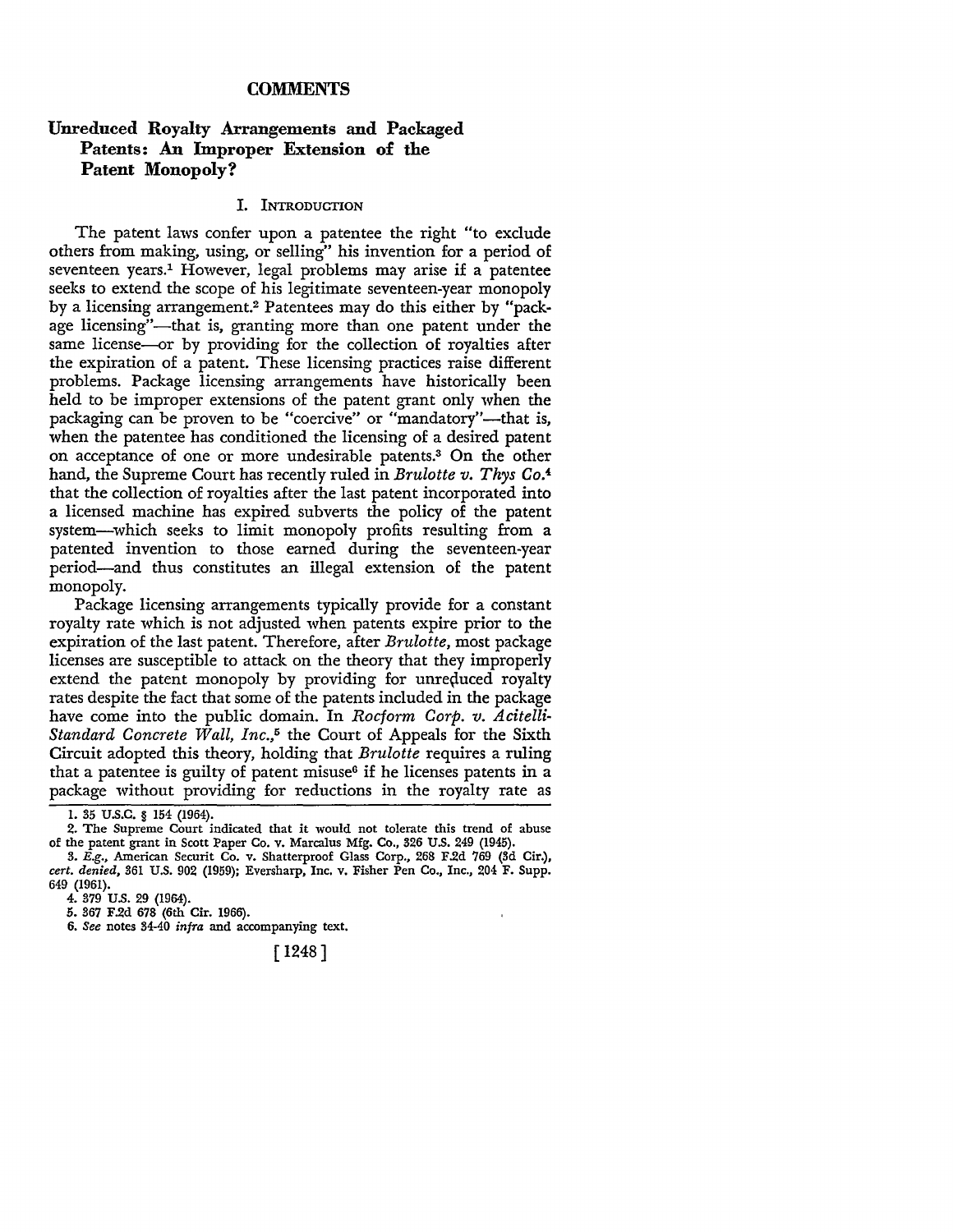*Comments* 1249

patents expire. For this reason the patentee in *Rocform* was not permitted to protect his patent against infringement by a nonlicensee.

This Comment will examine the merits of *Brulotte* and the propriety of extending its rule to the package licensing context. In order to do this it is necessary to consider the *Brulotte* and *Rocform*  decisions in somewhat greater detail.

### II. THE BRULOTTE AND RocFORM DECISIONS

In *Brulotte,* the patentee owned seven patents which were incorporated into a hops-picking device. The patentee sold this machine to hop farmers for a flat sum, and the farmers were required to sign license agreements which provided that they pay the higher of a minimum royalty per season or an amount based upon the use of the machine. The license agreements further provided that payments were to be made after the expiration date of the last patent. A licensee refused to pay royalties after the last patent had expired, and the patentee brought suit to collect them. The Supreme Court, with Justice Harlan dissenting, stated that the patentee could not make use of any arrangement which extended the patent monopoly past its seventeen-year legal limit;7 thus, the patentee's efforts to collect royalties for the post-expiration period were held to be "unlawful per se."8 The Court found it significant that there was no provision for diminution of royalties or termination of the license after the last patent had expired, and it rejected the suggestion that the patentee offered this licensing arrangement because it was a convenient and reasonable way of making the patents available to a greater number of potential licensees by spreading the costs of licensing over a longer period of time.

In *Rocform,* the patentee plaintiff marketed a license for a process *to* build concrete walls. The license agreement provided that the licensee could use a number of patents belonging to the patentee, and that the patentee would supply service, know-how, and certain materials to the licensee. The Court of Appeals for the Sixth Circuit found that the royalties were primarily for the use of the patents and were not consideration for the service aspects of the arrangement.<sup>9</sup> Citing *Brulotte*, the court held, with one dissent, that since there was no termination clause, and since royalties were not diminished after the "most important"10 patent in the package had expired, the plaintiff had *misused* his patent and should be denied relief against infringement by a nonlicensee.

- 9. 367 F.2d at 679-80. 10. 367 F.2d at 681.
- $\sim$

 $\sim 10^{-1}$  km s  $^{-1}$ 

<sup>7.</sup> The Court cited Scott Paper Co. v. Marcalus Mfg. Co., 326 U.S. 249 (1945), as authority. 379 U.S. at 31-32.

<sup>8. 379</sup> U.S. at 31.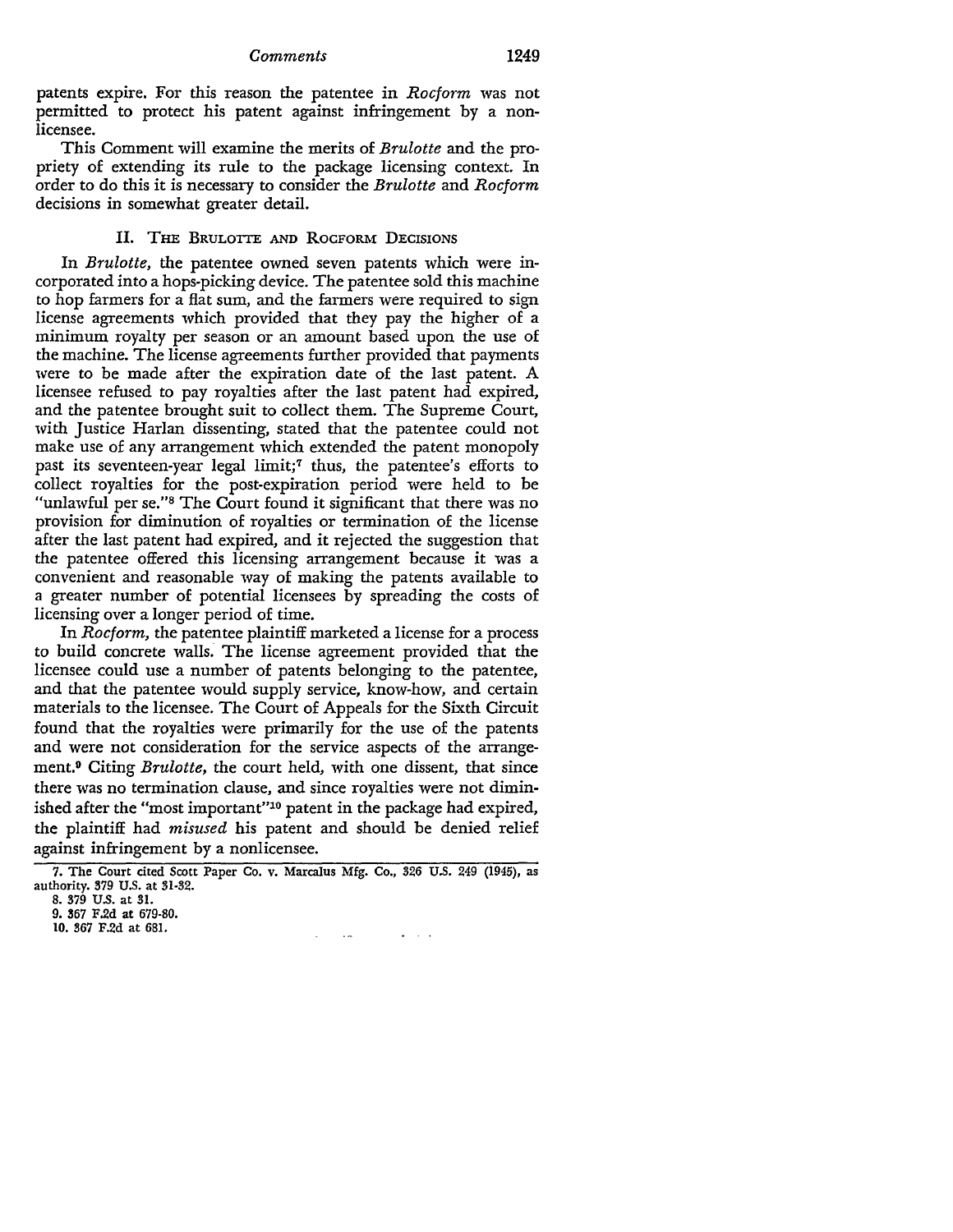The court apparently felt that its holding was required by *Brulotte,11* and that a contrary result would have rendered the *Brulotte* ruling ineffective. The court evidently feared that a patentee could satisfy *Brulotte's* "last patent" test simply by tacking an unimportant patent onto the "most important" patent in a package, thereby postponing the expiration date of the "last patent" in the package and in effect allowing royalties to be collected on the "most important" patent after its expiration. The court's action does appear to promote effective implementation of the *Brulotte* rule. However, it is submitted that *Brulotte* was a questionable decision and therefore does not merit extension or protection. Moreover, it is suggested that the *Rocform* ruling raises serious doubts about the future viability of package licensing, which has traditionally been regarded as a proper way to market a group of patents.

#### III. ECONOMIC ANALYSIS OF THE IMPACT OF BRULOTTE

It is necessary to resolve as a preliminary matter exactly what kinds of licensing arrangements are proscribed by *Brulotte.* For the purpose of analysis, royalty arrangements can be categorized as fixed or variable, and as deferred or nondeferred. Fixed royalty payments are paid at a predetermined rate which is unaffected by subsequent use;12 variable royalty payments are paid at a rate which depends upon the licensee's use of the patent, with use generally measured by productivity or sales. A license providing for deferred payments usually calls for payment of royalties both during and after the life of the patent; a license providing for nondeferred payments requires payment within the lifetime of the patent. The *Brulotte* decision appears to proscribe not only deferred variable arrangements, but also fixed royalty arrangements providing for deferred payments.13 The Court stated that *any* attempt to reserve or continue the patent monopoly after the patent expires runs counter to the purpose of the patent laws.14 The Court made no attempt to distinguish between

11. 367 F.2d at 681. The Sixth Circuit thought that the argument that *Brulotte*  should be limited to a "last patent" test was "too broad a contention."

<sup>12.</sup> As it appears in the text the noun "use" is generic. "Use" of a patent may occur, for example, when a licensee produces the patented item as an end product, or, as in *Rocform,* when he employs the patented item in the process of producing some other product. It has been held that a patentee may charge royalties for the use of his patent based upon some percentage of a licensee's total sales-including sales of items produced without any "use," in the strict sense of the word, of the patentee's patent-if the licensee has the right to use the patent and is engaged in selling items related to the patented item. Automatic Radio Co. v. Hazeltine, 339 U.S. 827, 834 (1950).

<sup>13.</sup> Cf. Recent Case, *Charging Royalties for Use After Expiration of Patent Unlawful Per Se,* 79 HARV. L. REv. 199 (1965) which suggests that all royalties may now have to be collected in the seventeen-year period regardless of the period to which they apply.

<sup>14. 379</sup> U.S. at 31. The Court cited Scott Paper Co. v. Marcalus Mfg. Co., 326 U.S. 249 (1945).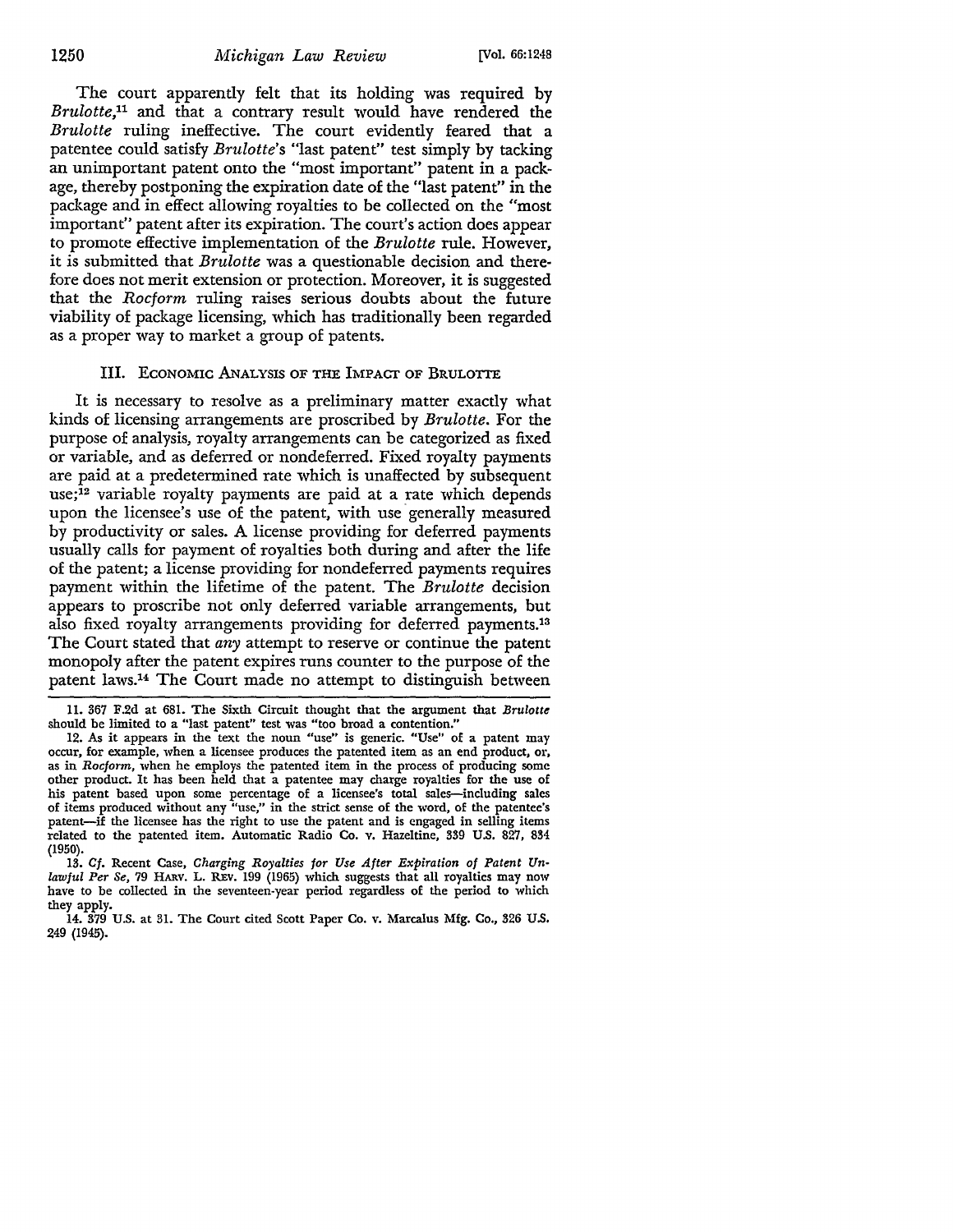the alternative royalty payment schemes offered by the patenteea deferred fixed minimum royalty rate and a variable rate based on use. Apparently both were found illegal.

Despite the fact that the Court lumped all deferred payments together, fixed and variable deferrals are governed by different considerations, and a rule which prohibits deferred fixed payments is particularly susceptible to criticism. As was pointed out by the dissent in *Brulotte,* the deferred fixed royalty arrangement should be deemed lawful, at least if the license makes it clear that deferred payments are merely "long-term installment payments of a flat sum purchase price."15 To understand why this is so, consider an agreement providing that the licensee will pay one hundred dollars per year for seventeen years-either as installments of the purchase price for a patented item or for the use of a patent. Disregarding the interest factor inherent in deferred payments, this agreement might have been drafted to provide that the same total sum be paid over a thirty-four-year period at fifty dollars per installment. The latter arrangement is no different in effect from a loan. Still disregarding the interest factor, a patentee cannot extract a greater profit from such an extended agreement than from an agreement providing for payment in full before the expiration of the patent, for if he tried to do so the licensee would simply go elsewhere for credit and pay the patentee in full before the patent expired. Thus, if the loan character of the arrangement is made clear in the contract, deferred payments of fixed royalties can hardly be objectionable under patent law. But, since *any* fixed royalty arrangement which is designed to spread payment over more than seventeen years could be drafted as a credit arrangement, it seems senseless to outlaw an arrangement providing for deferred fixed payments simply because the loan element is not made explicit in the contract. All deferred fixed royalty arrangements should thus be treated as a legitimate use of the patent monopoly.

Variable deferrals, however, involve more than a clearly legitimate use of the patent grant coupled with an ordinary credit arrangement.16 They permit the patentee to reap profits based on the patent's performance after the expiration of the statutory period.17 The Court in *Brulotte* prohibited deferred variable payments without a careful analysis of the economic implications of doing so. How-

<sup>15. 379</sup> U.S. at 36.

<sup>16.</sup> *Cf.* Recent Decision, *Patents-Patentee's Use of a Royalty Agreement Which Projects Beyond the Expiration Date of the Patent Is Unlawful Per Se,* 1965 U. ILL. L.F. 325 (1965).

<sup>17.</sup> Most commentators feel that the decision would be easily circumvented by drafting long-term payment provisions in such a way that they could reasonably be construed as deferred installments. *See, e.g.,* Recent Decision, *Patents-Licensing Agreements-Agreement Requiring Payment of Post-Expiration Royalties Invalid,* 38 TEMPLE **L.Q.** 457 (1965).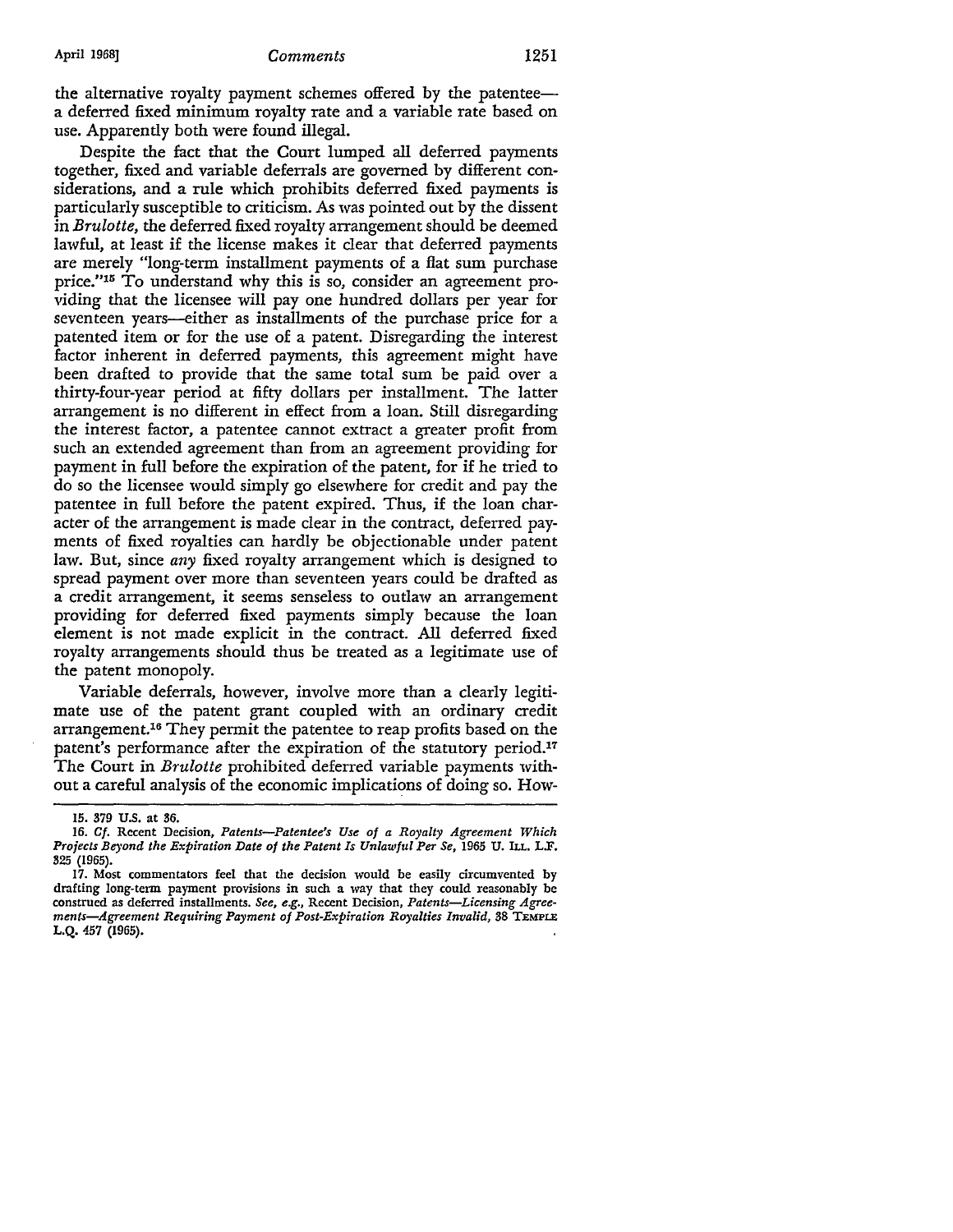ever, if such payments are to be disallowed, it should be shown that they are economically unjustifiable, and it is not at all clear that this is the case.

The antitrust laws assume that the public benefits from competition, and competition will be promoted by laws which encourage people to seek licenses from a patentee. Since the financial requirements of potential licensees vary, more people will be able to seek licenses if there is a variety of permissible licensing arrangements.18 *Brulotte* limits the kinds of licensing arrangements which a patentee may offer and thus eliminates as competitors all potential licensees who could operate only under a deferred variable royalty plan.<sup>19</sup> In this way *Brulotte* may have an anticompetitive effect.

It may be argued that if a patent should prove to be highly successful, deferred variable payments permit the patentee to realize greater income than he could have obtained from royalties based solely on the seventeen-year performance of the patent. While it is true that the patentee may earn more, arguably this extra profit does not represent an abuse of the patent grant but may be treated simply as compensation to the patentee for assuming the *risk* that the patent will prove unsuccessful.

Thus, if deferred variable royalty arrangements are to be condemned as economically unsound, it must be shown that they have an adverse effect on consumer prices. Two situations must be examined: (I) the situation in which there are enough licensees to afford effective interlicensee competition; (2) the situation in which there is no such competition. Assuming that licensee firms use marginal-cost pricing, the following discussion will indicate that there can be no over-all economic detriment to consumers if variable deferred royalties are permitted. Moreover, it will show that in some circumstances the use of deferred royalty arrangements may be economically advantageous.<sup>20</sup>

Turning first to the situation, in which competition exists among licensees, it will be assumed that, excluding the expense of royalty payments, both "deferred licensees" and "nondeferred licensees" have the same costs. During the seventeen-year patent period, nondeferred licensees will charge higher prices than deferred licensees because they must pay higher royalty rates during this initial period than the deferred licensees, whose royalty payments are spread over a longer period of time.

<sup>18.</sup> *See* Comment, *Validity of Patent License Provisions Requiring Payment of Post Expiration Royalties,* 65 CoLUM. L. REv. 1256, 1268 (1965).

<sup>19.</sup> Since deferred variable royalty arrangements allow licensees to enter the market without having to bear the burden of royalty payments as a fixed cost, if such arrangements are permitted they should serve to increase the number of licensees and hence the amount of competition in the market.

<sup>20.</sup> The chart on the facing page provides examples of the various situations which are discussed in the text.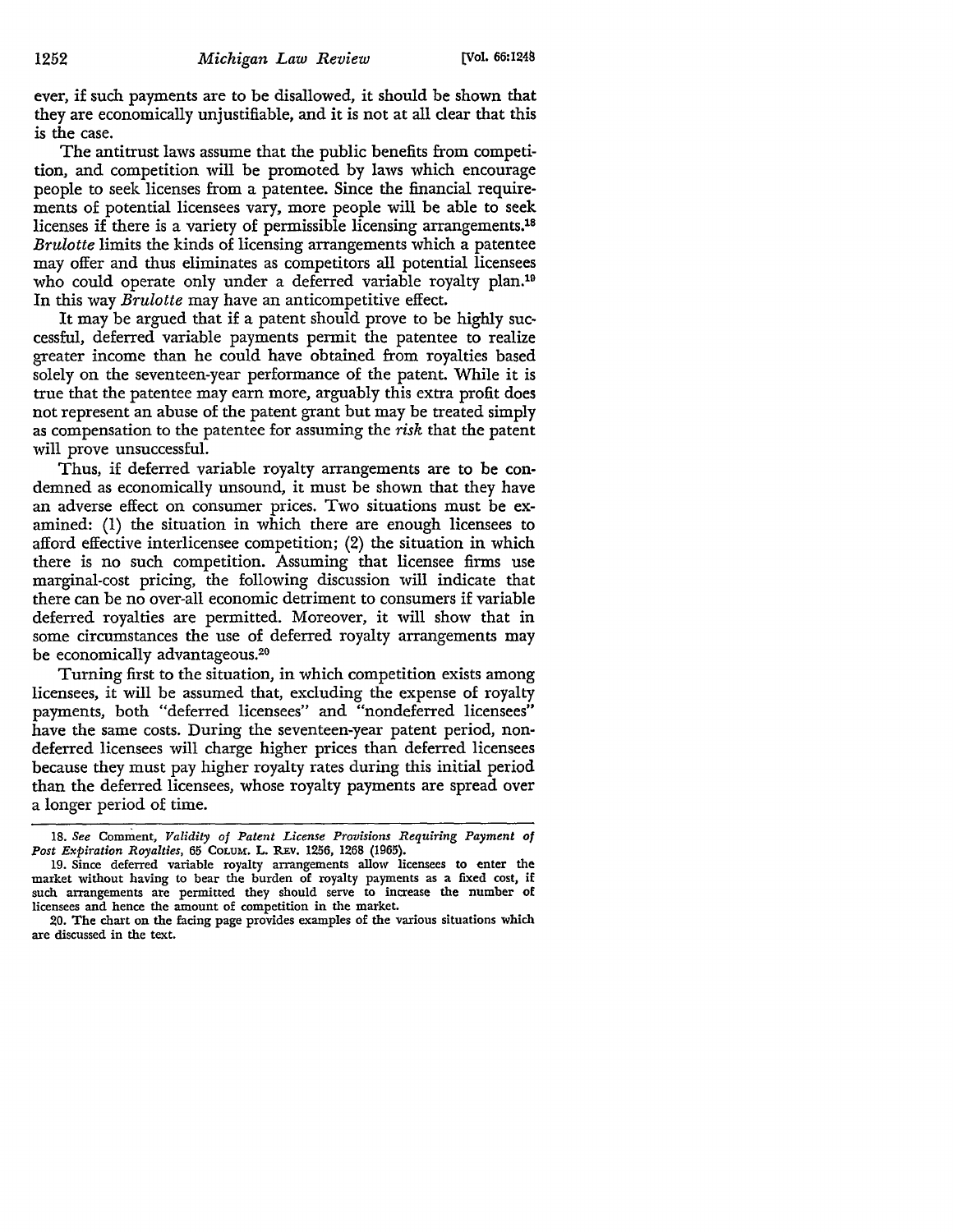|                |  |         |                                           | PATENT PERIOD                                                            |       | POST-EXPIRATION PERIOD |                                                                                                                                                                                                                                                           |          |
|----------------|--|---------|-------------------------------------------|--------------------------------------------------------------------------|-------|------------------------|-----------------------------------------------------------------------------------------------------------------------------------------------------------------------------------------------------------------------------------------------------------|----------|
|                |  | Royalty |                                           |                                                                          |       | Deferred Royalty       |                                                                                                                                                                                                                                                           |          |
| Situation I-A  |  | Cost    | Payments                                  |                                                                          | Price | Cost                   | Payments                                                                                                                                                                                                                                                  | Price    |
| Outsider       |  |         |                                           |                                                                          |       | 100                    |                                                                                                                                                                                                                                                           | 100      |
| Nondeferred    |  | 100     | +                                         |                                                                          | 101   | 100                    |                                                                                                                                                                                                                                                           | 100      |
| Deferred       |  | 100     |                                           |                                                                          | 100.5 | 100                    |                                                                                                                                                                                                                                                           | 100      |
|                |  |         |                                           | (whether or not there is competition among licensees).                   |       |                        | Assuming no cost reduction in the post-expiration period due to efficiency gained from experience during the patent period                                                                                                                                |          |
| Situation I-B  |  |         |                                           |                                                                          |       |                        |                                                                                                                                                                                                                                                           |          |
| Outsider       |  |         |                                           |                                                                          |       | 100                    |                                                                                                                                                                                                                                                           | 100      |
| Nondeferred    |  | 100     | ┿                                         |                                                                          | 101   | 90                     |                                                                                                                                                                                                                                                           | 90       |
| Deferred       |  | 100     |                                           |                                                                          | 100.5 | 90                     |                                                                                                                                                                                                                                                           | 90.5     |
| Situation II-A |  |         | the same class (deferred or nondeferred). |                                                                          |       |                        | Assuming that costs decrease from experience in working with the patent, and that there is competition among licensees of                                                                                                                                 |          |
| Outsider       |  |         |                                           |                                                                          |       | 100                    |                                                                                                                                                                                                                                                           | 100      |
| Nondeferred    |  | 100     |                                           |                                                                          | 101   | 90                     |                                                                                                                                                                                                                                                           | 99.9     |
| Deferred       |  | 100     |                                           |                                                                          | 100.5 | 90.                    |                                                                                                                                                                                                                                                           | 99.9     |
|                |  |         |                                           |                                                                          |       |                        | Assuming that costs decrease, that there is no competition among licensees, and that the licensees' profit maximization point<br>dictates a price in excess of 100, the cost point at which outsiders can enter the market in the post-expiration period. |          |
| Situation II-B |  |         |                                           |                                                                          |       |                        |                                                                                                                                                                                                                                                           |          |
| Outsider       |  |         |                                           |                                                                          |       | 100                    |                                                                                                                                                                                                                                                           | 100      |
| Nondeferred    |  | 100     | +                                         |                                                                          | 101   | 90                     |                                                                                                                                                                                                                                                           | 94a      |
| Deferred       |  | 100     |                                           |                                                                          | 100.5 | 90                     |                                                                                                                                                                                                                                                           | $94 + b$ |
|                |  |         |                                           | a. The figure 04 is arbitrary and represents a profit maximization point |       |                        | Assuming that costs decrease, that there is no competition among licensees, and that the licensees' profit maximization point<br>dictates a price less than 100, the cost point at which outsiders can enter the market in the post-expiration period.    |          |

a. The figure 94 *is* arbitrary and represents a profit maximization point.

b. The figure 94+ is arbitrary and represents the fact that, due to the deferred royalty, the deferred licensee will have a profit maximization point somewhat higher than that of the nondeferred licensee (but not necessarily by the amount of the deferred royalty).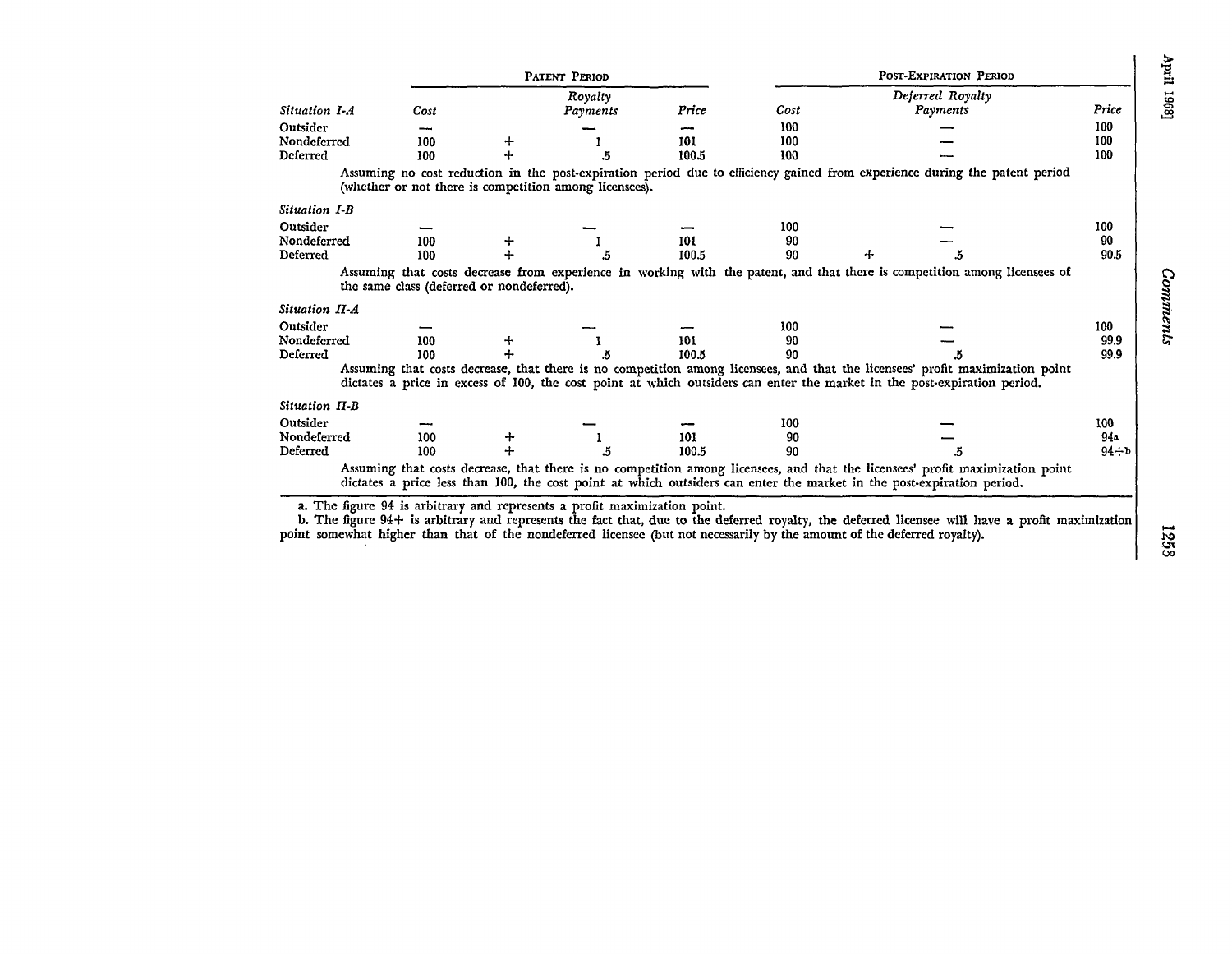After the patent period has terminated, the economic consequences of deferred licensing arrangements will depend upon whether the deferred licensees have been able to achieve significant cost reductions as a result of their experience in working with the patent. If they have not achieved such cost reductions, their total costs, because they must continue to make royalty payments, will be greater than those of new firms who can at that time enter the market *without* obtaining licenses.21 However, the deferred licensees will be driven out of the market unless they meet the price set by the new entrants. Thus, the availability of deferred variable licensing arrangements would benefit the consumer in this situation: during the life of the patent such arrangements offer consumers lower prices than those which nondeferred licensees would charge, and in the postexpiration period they have no effect on normal competitive price levels. Admittedly, this situation is an unlikely one. Licensees do not accept deferred royalty arrangements unless they are reasonably certain of achieving significant cost advantages over potential outside competitors.

When licensees do reduce production costs through experience in working with the patent, it remains true that, for the patent period, deferred licensees' prices will be lower than those charged by nondeferred licensees. However, in the post-expiration period, still assuming that there is competition among the licensees, deferred licensing will result in higher prices. Outsiders have greater costs than deferred licensees and therefore cannot force prices down to the levels which would obtain if the deferred licensees had no royalty expenses. Admittedly, deferred licensees would probably charge something less than outsiders, but they would presumably charge *more* than would competing nondeferred licensees, who at this point in time would be free of royalty obligations.22

In the declining cost situation where there is also interlicensee competition, it would of course be desirable from the consumers' point of view to have both deferred and nondeferred licensing arrangements coexisting. In such a situation, consumers would benefit during the patent period from the lower prices which deferred licenses make possible, and they would benefit after the patent period from the lower prices which nondeferred licenses allow. However, such ideal conditions are improbable. Under any given patent *all*  licenses will probably be of the same type-either all deferred or all nondeferred. Few licensees would take a deferred license if they knew that they would be driven out of business by nondeferred licensees after seventeen years; few licensees would take nondeferred licenses if they knew that deferred licensees could undersell them for

<sup>21.</sup> *See* chart, situation I-A, note 20 *supra.* 

<sup>22.</sup> *See* chart, situation I-B, note 20 *supra.*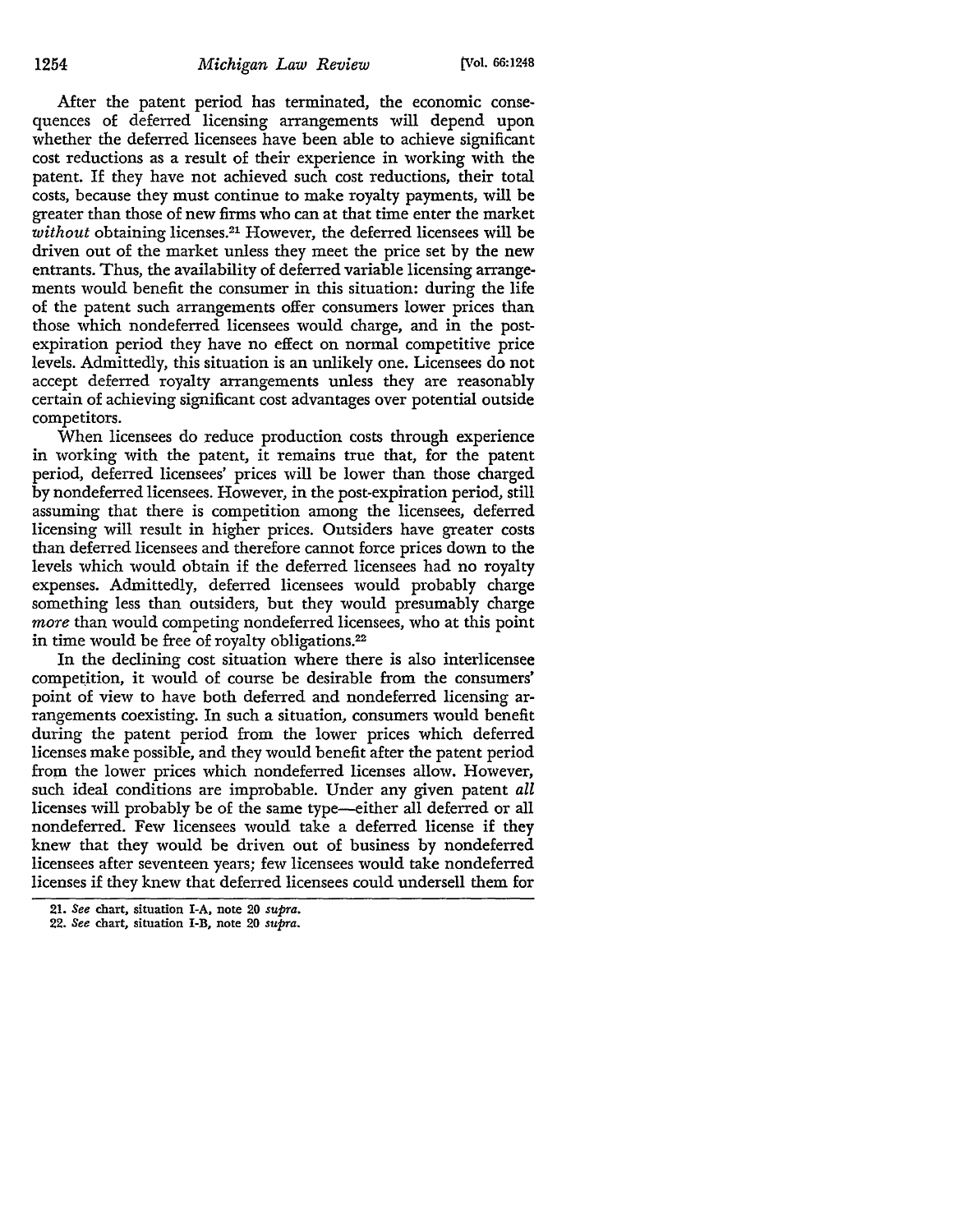# April 1968} *Comments* 1255

the first seventeen years. Thus, whenever deferred licenses are used and cost reductions are achieved, consumers will probably pay higher prices in the post-expiration period. However, the total impact of deferred royalty arrangements upon consumers should not be adverse, for it must be remembered that consumers will pay lower prices during the patent period if deferred licenses are used, and this should offset the higher prices after seventeen years.

Turning now to the situation in which there is *no* effective interlicensee competition, if costs do not decrease due to experience with the patent, then, just as in the case of interlicensee competition, the use of deferred royalty arrangements can result only in a benefit to consumers.23 However, if licensees can reduce production *costs,* deferred licensees will still charge lower prices during the patent period than would nondeferred licensees because they have lower royalty costs. In the post-expiration period, on the other hand, the prices charged to consumers will depend upon the licensees' profit maximization point. If the price at which licensees would maximize profits in the absence of outsiders is *above* that at which outsiders may enter the market, both deferred and nondeferred licensees in an effort to limit competition will price just below the price at which outsiders could enter.24 In this situation, consumers benefit from the availability of deferred licenses. Such licenses make lower prices possible during the seventeen-year life of the patent and yet do not result in higher prices in the post-expiration period during which deferred and nondeferred licensees would charge the same priceone just below the point at which outsiders could enter the market. If the licensees' profit maximization point is *below* that at which outsiders could effectively enter the market, deferred licensees will charge higher prices in the post-expiration period than would nondeferred licensees, since they still have royalty expenses in this period. Thus, the economic benefit which consumers enjoy during the patent period because of deferred royalty arrangements will be nullified by higher prices in the post-expiration period.25

It is apparent that there is no over-all economic detriment to consumers in any of these situations if deferred variable royalty arrangements are used. The worst that can be said of deferred royalties is that there is no economic *benefit* in some situations if such royalties are permitted. Moreover, in some circumstances it is possible that consumers will benefit if deferred variable royalty arrangements are used. For this reason *Brulotte,* which appears to prohibit deferred variable royalty payments, is an economically unjustifiable decision.

<sup>23.</sup> *See* chart, situation **I-A,** note 20 *supra.* 

<sup>24.</sup> *See* chart, situation II-A, note 20 *supra.* 

<sup>25.</sup> *See* chart, situation II-B, note 20 *supra.*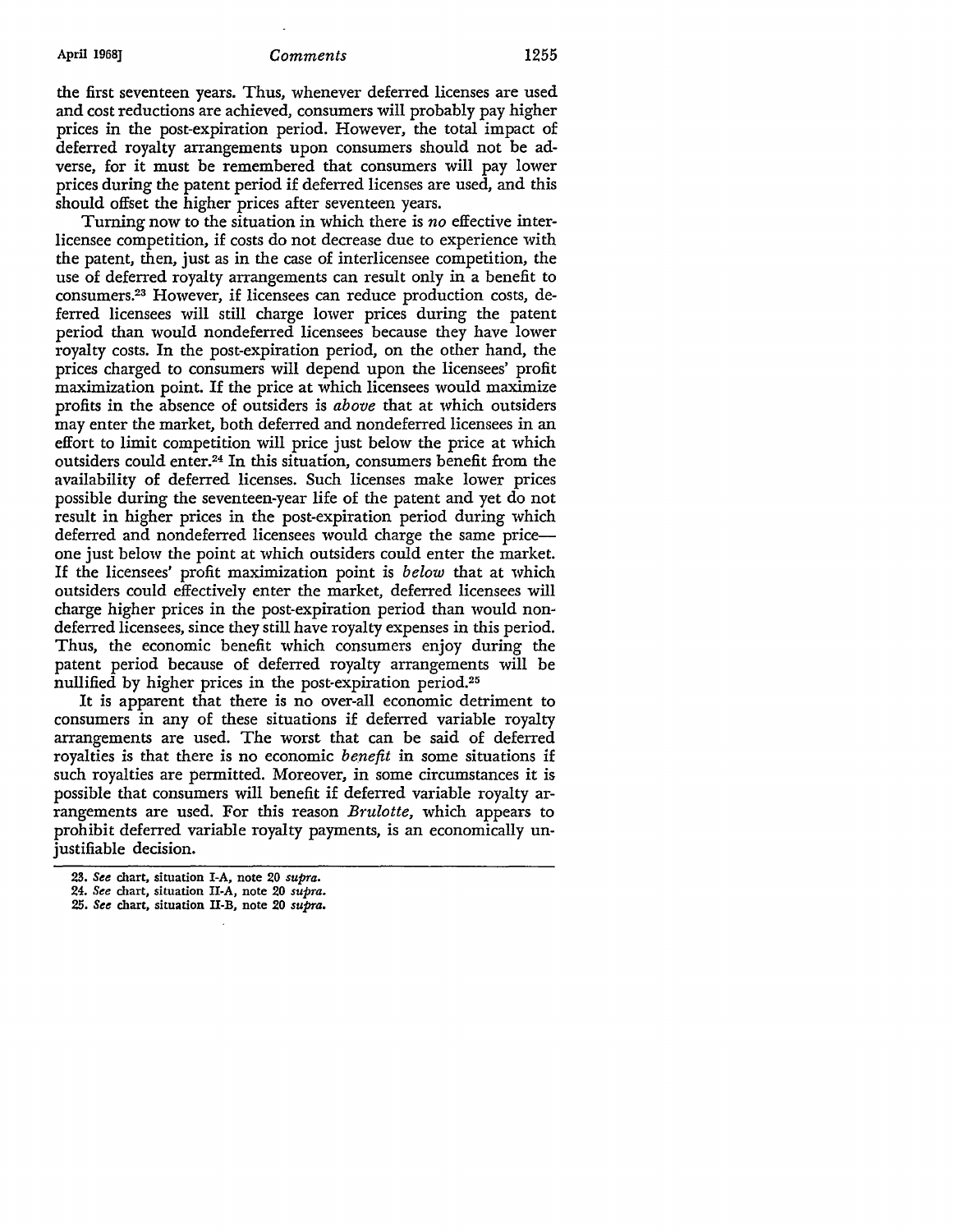# IV. IMPACT OF EXTENDING BRULOTTE TO PACKAGE LICENSING CONTEXT

Application of the *Brulotte* rule in the package licensing situation magnifies the problems raised in the single-patent context. The *Rocform* decision would require a patentee to collect the bulk of his royalties before the most important patent in the package expires. Instead of being able to spread the cost of the package evenly over the lives 0£ all the patents, the licensee must meet the cost of a particular patent within the lifetime of that patent. When the most important, and therefore probably the most expensive, patent in a package expires before the other patents, the licensee may not be able to meet payments on that patent before its expiration, and thus the effect of *Rocform* may be to prevent him from licensing at all. *Rocform,* then, goes a step beyond *Brulotte,* which simply outlawed royalty payments after the expiration of the "last patent." The effect of the *Roe/ orm* decision is to extend a bad rule which instead should have been strictly limited.

This result was not required by the body of package licensing law that had developed prior to *Brulotte.* As noted earlier, the primary basis for attacking package licenses has historically been on the ground that they are coercive.<sup>26</sup> It was early recognized that even patented items should compete in the market on their independent merits, $27$  and that a patent grant does not entitle patentees to condition the license of desirable patents on the licensee's acceptance of unwanted patents. Thus, only "voluntary" package licenses, accepted by a licensee in the free exercise of his discretion,28 have been

In *Rocform,* the court was faced with the coercion problem since that issue was briefed and argued by both parties. In fact, the plaintiff was so convinced that this was the principal issue in the case that it did not even cite *Brulotte* in its brief. The court, however, avoided the coercion question and relied on the royalty issue in outlawing the licensing arrangement. It may have done this because the plaintiff did have a good basis for its position that it was not involved in mandatory package licensing. Among the cases the plaintiff relied on in its brief was International Mfg. Co. v. Landon, 336 F.2d 723 (9th Cir.), *cert. denied,* 379 U.S. 988 (1964). In this case the court rejected the misuse defense in a patent infringement suit where patentee had offered two patents jointly. The court found that one patent could not be used without infringing the other, and held that it was not unlawful to include several items in a package if they could reasonably be construed to constitute a single distinct package. The *Landon* court also found that the licensees had refused to take the patents seriatum, but had demanded that they be licensed jointly. The defendant in *Rocform* argued that all 189 of its licensees had voluntarily accepted the package, and that therefore its licensing practice fell within the rule of *Landon* and should not be regarded as coercive.

27. United States v. Paramount Pictures, 334 U.S. 131, 157-58 (1947).

28. A licensee might want to take a package because a package makes available a number of related patents, and the licensee might not know in advance which of the group he will use. *See, e.g.,* Automatic Radio Co. v. Hazeltine, 339 U.S. 827 (1950).

<sup>26.</sup> Coercion may be proved by showing that the patentee refused to offer less than the package, or by showing that although fewer patents were offered, the royalties were not reduced proportionately to account for this lesser offering. *See, e.g.,* American Securit v. Shatterproof Glass Corp., 268 F.2d 769 (3d Cir. 1959).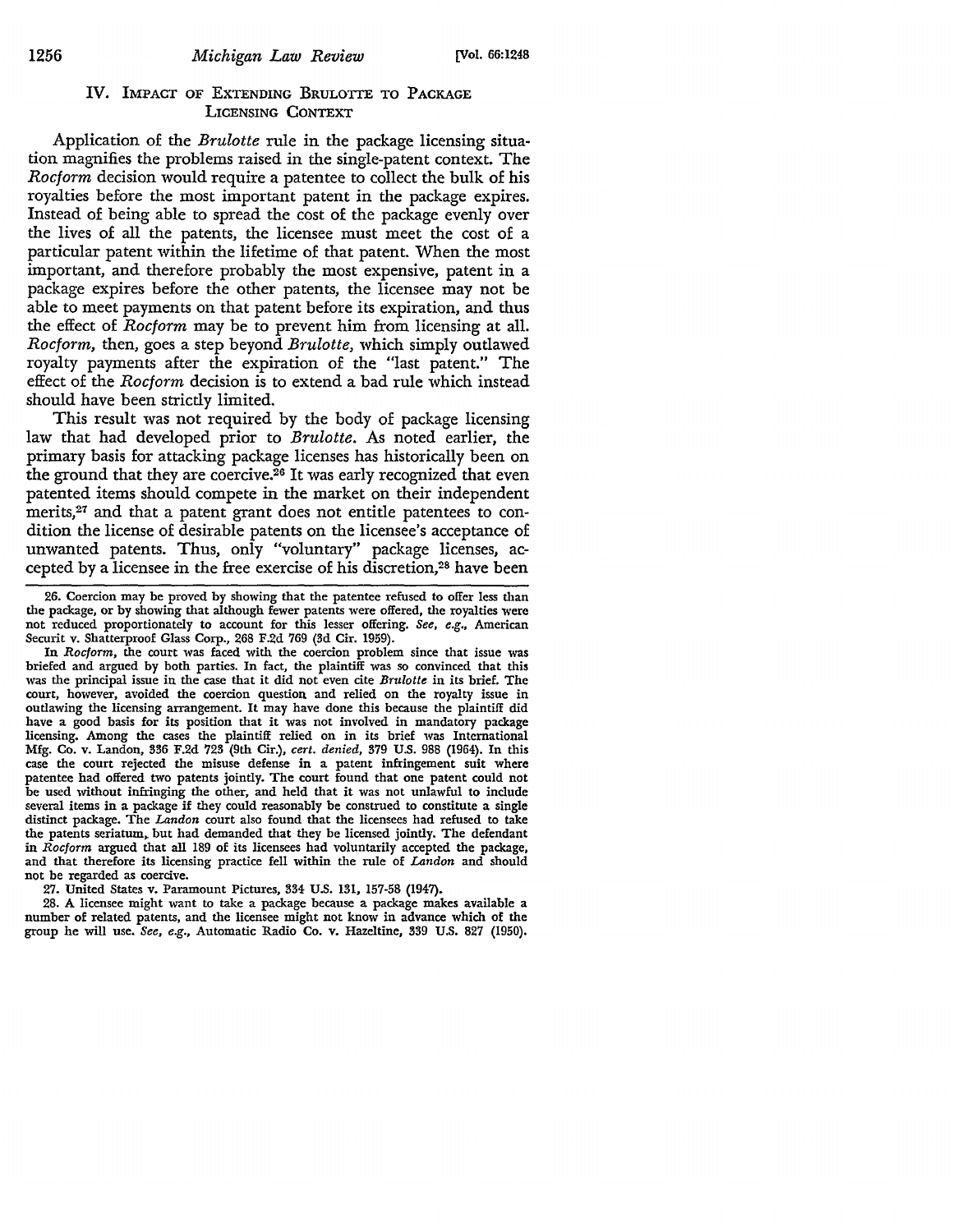#### April 1968] *Comments* 1257

considered valid.29 These voluntary licenses have rarely provided for any reduction of royalties upon the expiration of some of the patents in the package.30 It is submitted that to read *Brulotte* to overturn such voluntary arrangements leads to undesirable results. Instead, *Brulotte* should be interpreted only to prohibit the collection of royalties after the last patent has expired; until that patent expires traditional package licensing doctrine should remain in effect.

The cases which had considered the validity of undiminished royalty schemes in the package licensing context prior to *Rocform*  were inconsistent in result. In 1965, the Court of Appeals for the Tenth Circuit concluded in *McCullough Tool Co. v. Well Surveys*, *Inc.31* that the collection of unreduced royalty payments in a voluntary package arrangement was legal. This decision is of particular interest because the Tenth Circuit withheld its decision pending the Supreme Court's decision in *Brulotte* and then declared that *Brulotte* did not require it to outlaw the traditional practice of collecting undiminished royalties on a package license.32 However, even prior to *Brulotte* some authority did exist which suggested that an undiminished royalty scheme was illegal. The Court of Appeals for the Third Circuit had held in *American Securit v. Shatterproof Glass Corp.,* a mandatory package licensing case, that it was patent misuse for a patentee to collect undiminished royalties for the life of a patent package.33 The court apparently confused two separate

He may also desire a package because package licensing enables him to spread the cost of all the patents over the life of the package license.

29. Baker-Cammack Hosiery Mills v. Davis Co., 181 F.2d 550 (4th Cir.), *cert. denied,*  340 U.S. 824 (1950); also by implication, Automatic Radio Co. v. Hazeltine, 339 U.S. 827 (1950).

30. *See, e.g.,* Baker-Cammack Hosiery Mills v. Davis Co., 181 F.2d 550 (4th Cir. 1950); E. R. Squibb and Sons v. Chemical Foundation, 93 F.2d 475 (2d Cir. 1937) (upholding a practice of collecting royalties until the last patent expires).

31. 343 F.2d 381, *cert. denied,* 379 U.S. 826 (1965).

32. 343 F.2d at 409. Subsequently, in McCullough Tool Co. v. Well Surveys, Inc., 1968 TRADE REG. REP.  $\P$  72,453 (10th Cir. June 17, 1968), the second *McCullough* case, the Tenth Circuit again considered claims that Well Surveys had misused its patents by improperly extending the patent monopoly. The court rejected claims of misuse and held that there was an insufficient showing to establish a change in the licensing practices approved in the first *McCullough* case.

In a third chapter of this litigation, McCullough assisted the defendant infringer in the litigation of Well Surveys, Inc. v. Perfo-Log, Inc., 1968 TRADE REG. REP.  $\frac{1}{2}$  72,482 (10th Cir. June 4, 1968). In this case, the Tenth Circuit held that the fact that the plaintiff had an undiminished royalty arrangement for a patent package was not indicative of misuse per se. Since the plaintiff patentee presented affidavits of its officers to the effect that it was willing to negotiate licenses individually for any of the patents in the package, the court held that the district court erred in granting summary judgment to the defendant infringer, who had relied on Rocform Corp. v. Acitelli•Standard Concrete Wall, Inc., 367 F.2d 678 (6th Cir. 1967).

**33.** 268 F.2d 769, 777 (1959). The court stated:

Securit's Standard Licensing Agreement which provided that that agreement shall continue "in full force and effect to the expiration of the last to expire shall continue "in full force and effect to the expiration of the last to expire<br>of any" of Securit's patents . . . constitutes a patent misuse for it extends the<br>payment of royalties of patents under patents which may exp tion date of that patent most recently granted to Securit.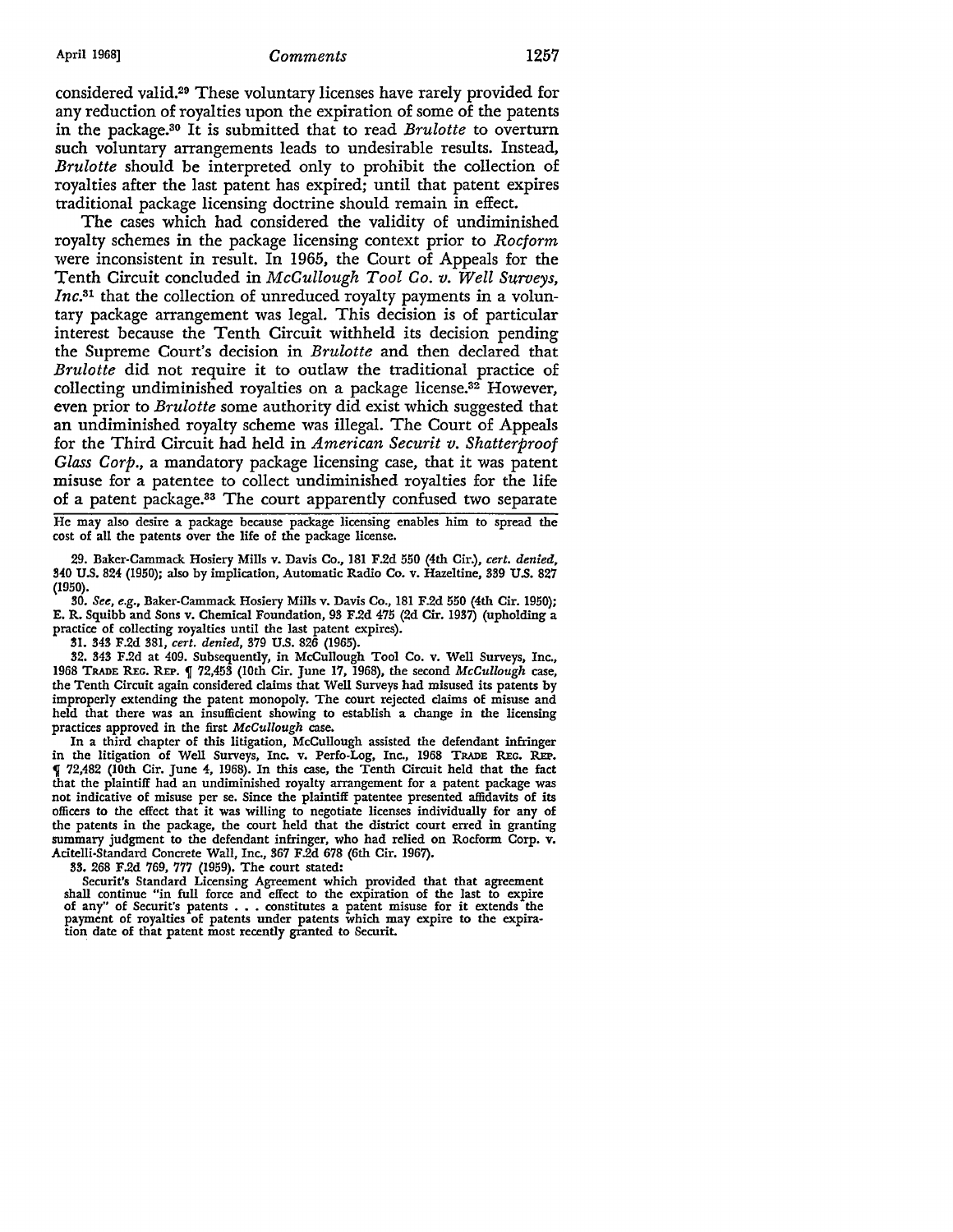questions: the legality of the royalty scheme and the propriety of mandatory package licensing. Under a mandatory package, the licensee may well pay royalties on patents that he does not desire; here the misuse penalty is appropriate, since the patentee is using coercion to exact the payment of royalties for the undesired patents. But this is true regardless of the existence of an undiminished royalty scheme. The court may not have recognized that by framing its holding in terms of the royalty scheme it was casting doubt on the legitimacy of the normally accepted method of collecting royalties under legitimate voluntary package licenses.

In *Rocform,* the Sixth Circuit reached a conclusion similar to that of the *Securit* court; it too found that the collection of undiminished royalties after the expiration of the most important patent constituted patent misuse. However, the *Rocform* court did not rely on *Securit* for support. Rather, it disagreed with the *McCullough*  court as to the impact of *Brulotte* and held that undiminished royalty schemes were prohibited by the Supreme Court's decision in that case.

V. POST-EXPIRATION ROYALTIES AND THE DOCTRINE OF MISUSE

It is submitted that the *Rocform* court was incorrect in holding that the patentee could not bring an action for infringement because he had *misused* his patent by charging unreduced royalties for a voluntary package license. The doctrine of patent misuse is designed to advance the constitutional purpose of the patent system-"to promote the progress of science and the useful arts."34 When a patentee uses his patent to subvert this policy,<sup>35</sup> the doctrine of misuse provides an infringer of that patent with an equitable defense.36 Most misuse cases, particularly the early ones,37 have involved

*Securit* was subsequently cited as controlling in Technograph Printed Circuits, Ltd. v. Bendix Corp., 218 F. Supp. l (1963). However, the 4th Circuit affirmed the *Techno•*  graph case on other grounds, 327 F.2d 497 (1964).

34. U.S. CONST. art. I,§ 8.

35. Misuse was developed in tie-in cases, involving situations in which a patentee had conditioned the licensing of a patent upon the licensee's agreement to purchase other unpatented items from the patentee. Since unpatented articles are already in the public domain, it is argued that such agreements unjustifiably stifle competition in those articles and should thus be considered antitrust violations. The Supreme Court accepted such reasoning in Motion Picture Patents Co. v. Universal Film Mfg. Co., 243 U.S. 502 (1917) and overruled Henry v. A. B. Dick Co., 224 U.S. l (1912), a case which had sanctioned such tie-ins.

36\_. An infringement suit is brought in equity, and the misuse doctrine is really a manifestation of the equitable doctrine of unclean hands. A patentee plaintiff cannot obtain relief if he has been abusing the rights obtained under the patent grant, even though the defendant infringer may be at fault because the patentee's hands are "unclean." An excellent article on the history and application of the misuse doctrine is Nicoson, *Misuse of the Misuse Doctrine in Infringement Suits,* 9 U.C.L.A.L. REv. 76 (1962).

37. E.g., International Salt Co. v. United States, 332 U.S. 392 (1947); Mercoid Corp. v. Minneapolis-Honeywell Co., 320 U.S. 680 (1944); Mercoid Corp. v. Mid-Continent Inv. Co., 320 U.S. 661 (1944); B. B. Chemical Co. v. Ellis, 314 U.S. 495 (1942); Morton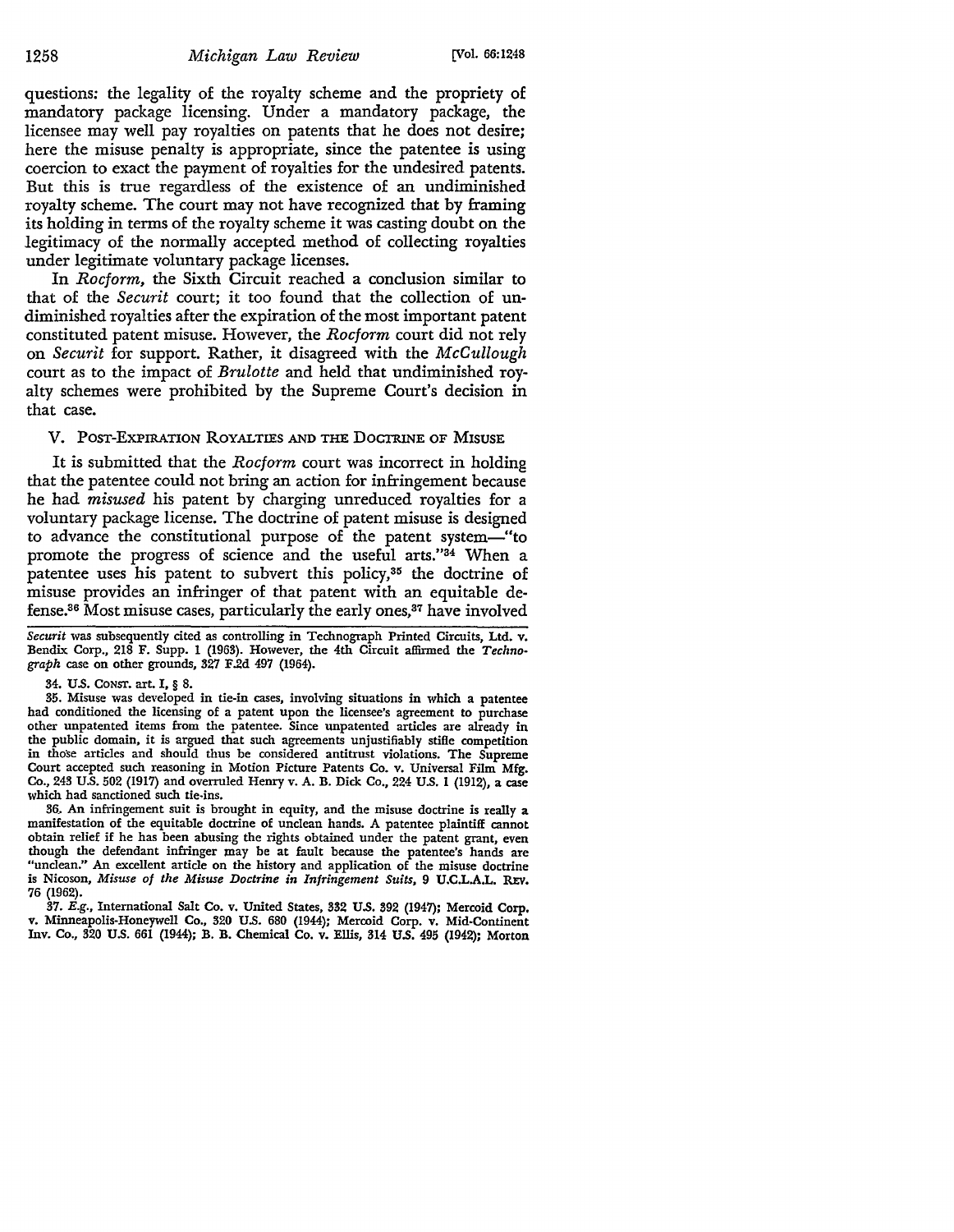# April 1968) *Comments* 1259

patentees who used their patents in violation of the antitrust laws, and for this reason antitrust considerations have become enmeshed in the misuse doctrine.38 Unfortunately, this mixing of concepts has often resulted in findings of misuse based solely on violations of the antitrust laws, without consideration of the propriety of the patentee's conduct in light of patent policy.39 Thus, it appears that either a violation of the antitrust laws or of patent policy, may give rise to a finding of patent misuse. Because the defense of misuse severely penalizes the patentee, $40$  it is unfortunate that the courts have not weighed the appropriateness of the misuse penalty more carefully before applying it to wrongdoing unrelated to patent policy.

It is submitted that charging unreduced royalties for the use of a *voluntary* package license arrangement does not constitute a violation of either patent policy or the antitrust laws even if the practice does result technically in the payment of post-expiration royalties. In fact, such arrangements may advance both patent and antitrust policies. The net effect of these agreements is to promote the "progress of science and the useful arts" by helping patentees market their patents, and at the same time to increase competition by making more types of licensing arrangements available to prospective licensees. In short, under either a patent or antitrust test of misuse, and assuming that *Brulotte* can be limited to prohibit only the collection of royalties after the expiration of the last patent in a voluntary package, collecting undiminished royalties as a part of a voluntary package licensing arrangement should not be deemed patent misuse.

Assuming, *arguendo,* that *Brulotte* should be interpreted to proscribe under the antitrust laws any post-expiration royalties, it is

Salt Co. v. G. S. Suppiger Co., 314 U.S. 488 (1942); Leitch Mfg. Co. v. Barber Co., 302 U.S. 458 (1938); Carbice Corp. of America v. American Patents Dev. Corp., 283 U.S. 27 (1931); Motion Picture Patents Co. v. Universal Film Mfg. Co., 243 U.S. 502 (1917).

38. *Compare* the early Motion Picture Patents Co. v. Universal Film Mfg. Co., 243 U.S. 502 (1917) *with* the later Mercoid Corp. v. Minneapolis-Honeywell Co., 320 U.S. 680 (1944). By the 1940's patent cases were thoroughly imbued with antitrust principles. *See, e.g.,* American Optical Co. v. New Jersey Optical Co., 58 F. Supp. 601 (D. Mass. 1944); Pyrene Mfg. Co. v. Urquhart, 69 F. Supp. 555, 561 (E.D. Pa. 1946) ("[T]he rule against misuse of the patent monopoly is based on the policy of the anti-trust laws . . . .").

39. *See* Nicoson, *supra* note 36, at 87.

40. There are two reasons why a defendant may want to invoke the misuse defense. One is that if he proves it, he may have made out an affirmative case for treble damages. In addition, the misuse defense gives certain procedural advantages to the defendant. *See* Nicoson, *supra* note 36, at 90-92.

Part of the problem is that the courts have entertained misuse defenses in patent cases without considering whether "the punishment fits the crime.'' Since the defendant infringer who invokes the abuse defense is often himself at fault, many commentators have argued that allowing the defense is too harsh a penalty in many cases. See, e.g., Hamilton & Tell, *What Is a Patent?*, 13 LAW & CONTEMP. PROB. 245 (1948).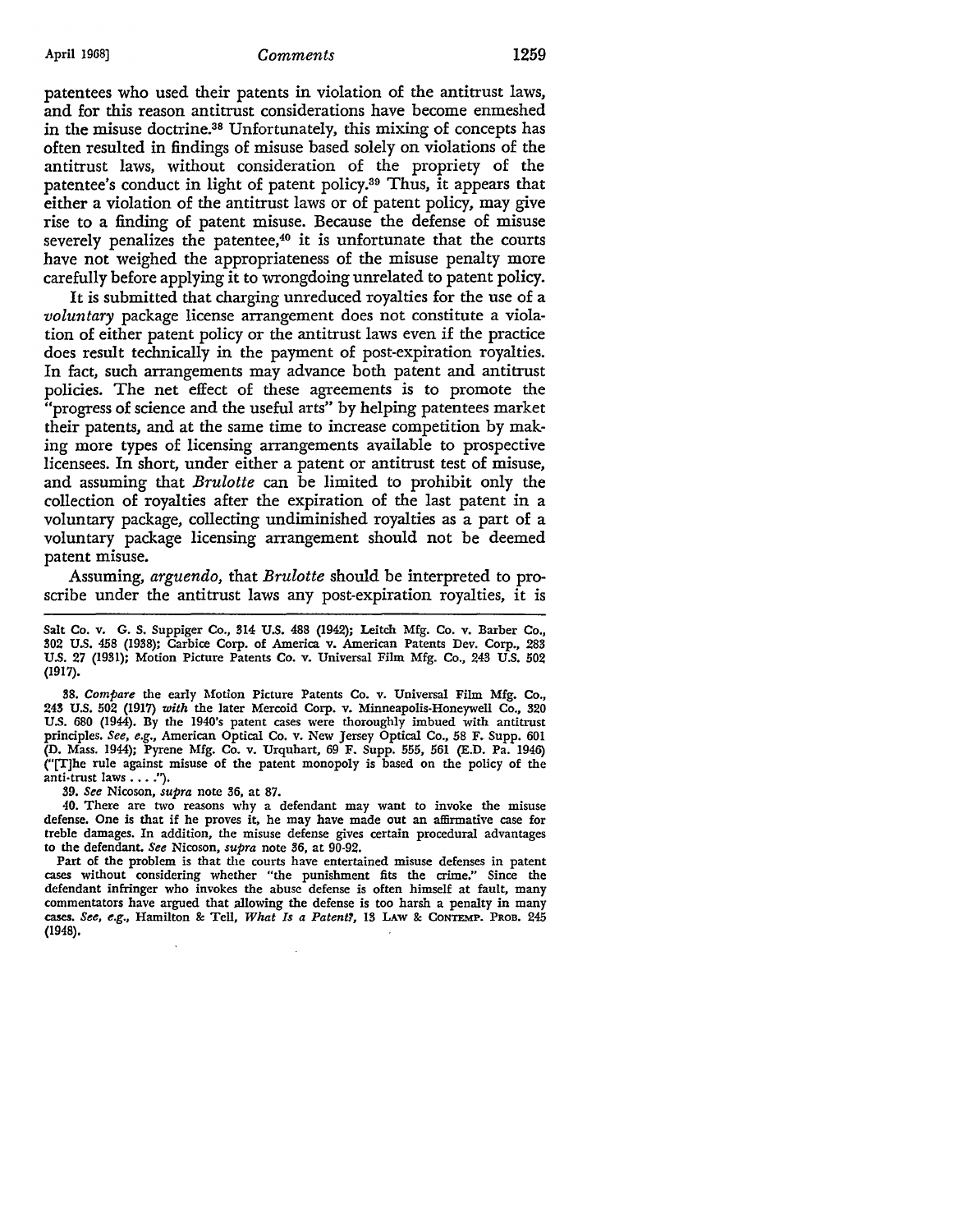interesting to note that in *Brulotte* the Court did not indicate that the facts of the case warranted a finding of misuse. Thus, the *Rocform* court's reliance on *Brulotte* in finding the patentee guilty of misuse is at best questionable. In *Brulotte,* the Court termed the patentee's conduct "unlawful per se." While this sounds like an antitrust rule and could be said to indicate that the Court might find sufficient anticompetitive effect to merit application of the misuse doctrine, the opinion may also be read as impliedly rejecting application of the harsh misuse doctrine in this context. The Court did not use the word "misuse" and did not apply the typical misuse penalty. Only those royalties which were to be collected in the post-expiration period were adjudged uncollectible; the ordinary misuse penalty would presumably have prevented the collection of all royalties for the period during which the illegal license was in effect.41 Thus, it may be reasonable to imply from *Brulotte* support for the proposition that the policy underlying the patent system provides the conceptual basis for the misuse doctrine, and that absent contravention of that policy a mere antitrust violation does not automatically constitute patent misuse. This interpretation would return the misuse doctrine to its proper role by limiting its application to cases where a patentee uses his patent in a way which subverts the patent policy.

In addition, considering the authority upon which *Brulotte*  rested, it is even more doubtful that the Court intended the case to serve as precedent for a decision that the collection of undiminished royalties under a voluntary package license constitutes misuse. It is significant that the Court cited a case in which there was but one patent, not a package, for the proposition that royalties may not be collected after the last patent expires.42 The Court did not rely upon *Securit,43* a package licensing case which it might have used to support application of the misuse doctrine. Moreover, the Court distinguished and upheld its earlier decision in *Automatic Radio Co. v. Hazeltine.44* In that case the patentee had offered over five hundred patents in a package, and although some of the patents had expired the Court did not strike down the undiminished royalty arrangement. In proscribing the unreduced royalty provision in *Brulotte,*  the Court held that *Brulotte* differed from *Hazeltine* because in the former the last patent had expired, whereas *all* the patents in *Hazeltine* had not expired.45 Thus, it is submitted that the Sixth Circuit was incorrect in relying on *Brulotte* when it proscribed the

44. 339 U.S. 829 (1950).

45. 379 U.S. at 33. It is clear that the *Hazeltine* court implicitly sanctioned a licensing practice which the *Securit* Court would find objectionable. The former decision, that of the Supreme Court, would seem entitled to greater weight. *See* 

<sup>41.</sup> For example, if a licensee wants patents  $A$  and  $B$ , and the patentee refuses to license these patents unless the licensee also accepts C, there is a coercive patent misuse. The patentee loses not only the right to collect royalties for patent C, but the right to collect all royalties for patents *A* and *B* as well.

<sup>42.</sup> Ar-tik Systems, Inc. v. Dairy Queen, Inc., 302 F.2d 497 (1962).

<sup>43. 268</sup> F.2d 769 (1959). *See* note 33 *supra* and accompanying text.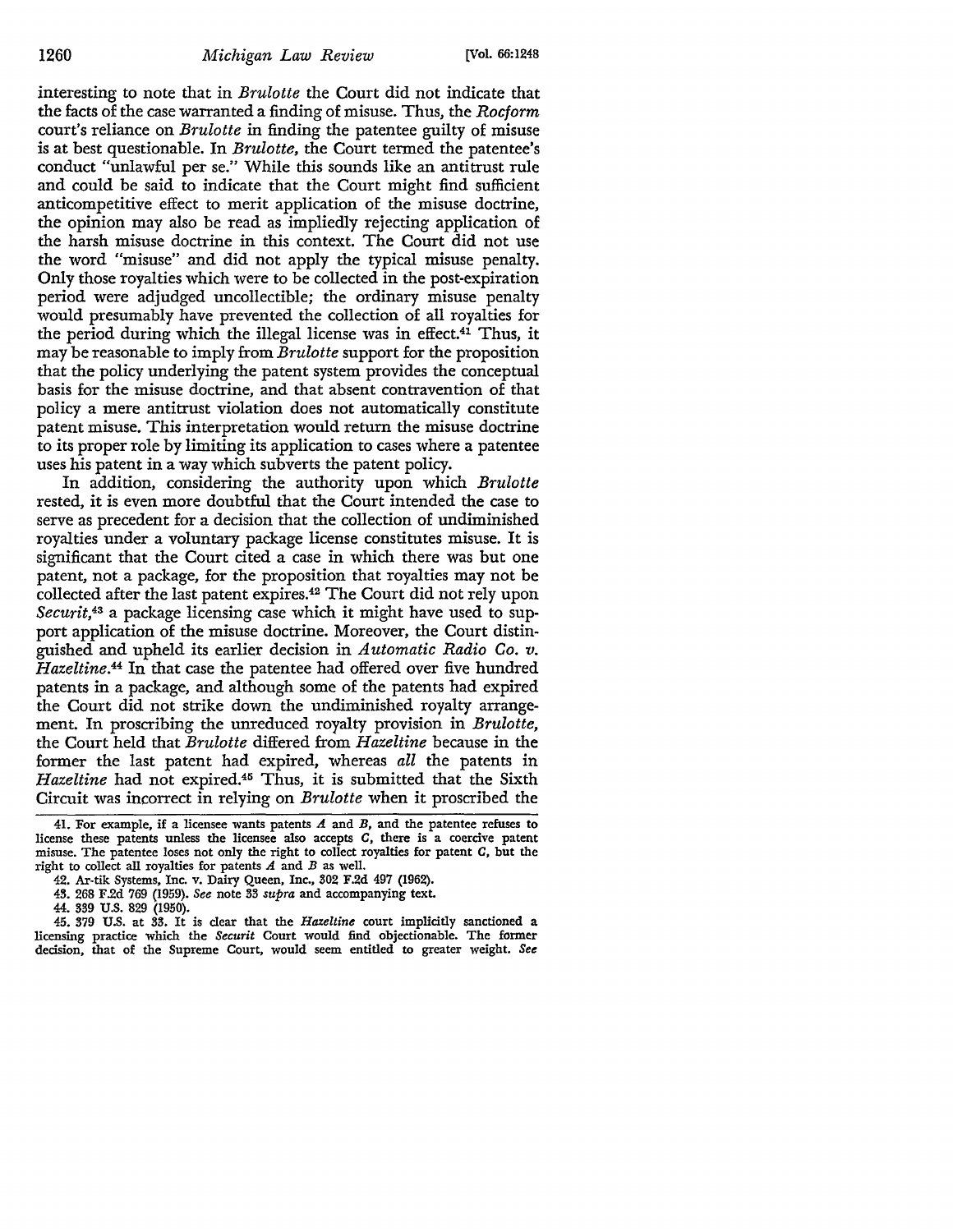collection of undiminished royalties under a voluntary package licensing arrangement in *Rocform*.

However, even assuming that the *Rocform* court was correct in holding that as a general proposition a patentee can be found guilty of misuse if he charges unreduced royalties for a package license, still it is arguable that at least on the £acts of *Rocform* the defendant should not have been able to take advantage of the defense. Misuse should be available, if at all, only when the defendant infringer can show that the patentee has refused a reasonable request for some other legitimate licensing provision.46 Indeed, in *Well Surveys, Inc. v. Perfo-Log, Inc.,47* an infringement action by a patentee against an infringer who asserted misuse as a defense, the Tenth Circuit distinguished *Rocform* on its £acts and held that the presence of an undiminished royalty scheme did not constitute misuse per se.48 In holding that the district court erred in granting summary judgment to the defendant infringer (who relied on *Rocform),* the court emphasized the fact that the patentee had presented evidence that any of the patents in the licensed package was available individually to any prospective licensee.49 In *Rocform* the court allowed a nonlicensee infringer to invoke the misuse defense without any showing that the patentee would have been unwilling to use another licensing arrangement.<sup>50</sup> Thus, the infringer avoided paying damages not because the patentee was forcing unreduced royalties upon his licensees, but simply because the patentee was receiving such royalties from them under a voluntary package licensee. This result is unnecessarily harsh on the patentee and could be avoided under a request and refusal test. By limiting the misuse defense to cases where a defendant can demonstrate that the unreduced arrangement was forced upon licensees, such a test would restrict application of the misuse doctrine to cases in which there is at least an argument that the patentee has violated basic patent policy by forcing licensees to pay post-expiration royalties.

#### VI. IMPLICATIONS OF RocFORM

If it becomes settled that charging unreduced royalties under voluntary package licenses amounts to misuse, package licensing as it has heretofore been practiced will no longer be feasible. The parties to a license will not be able simply to settle upon a general

McCarthy, *A Patent Licensing Policy for Minimizing Antitrust and Misuse Risks,* 46 J. PAT. OFF. Soc'y 547 (1964).

<sup>46.</sup> McCullough Tool Co. v. Well Surveys, Inc., 343 F.2d 381 (10th Cir.), *cert denied,*  379 U.S. 826 (1965).

<sup>47. 1968</sup> TRADE REG. REP. 1 72,482 (10th Cir. June 4, 1968).

<sup>48.</sup> *See* notes 31-32 *supra* and accompanying text.

<sup>49. 1968</sup> TRADE REG. REP. **[** 72,482, at 85,573.

<sup>50.</sup> The court stated that "[s]uch a demand for an unpackaged license is not, however, held essential to a defense of misuse when the patent-holder seeks equitable relief from infringement while still pursuing the illegal practice." 367 F.2d at 680.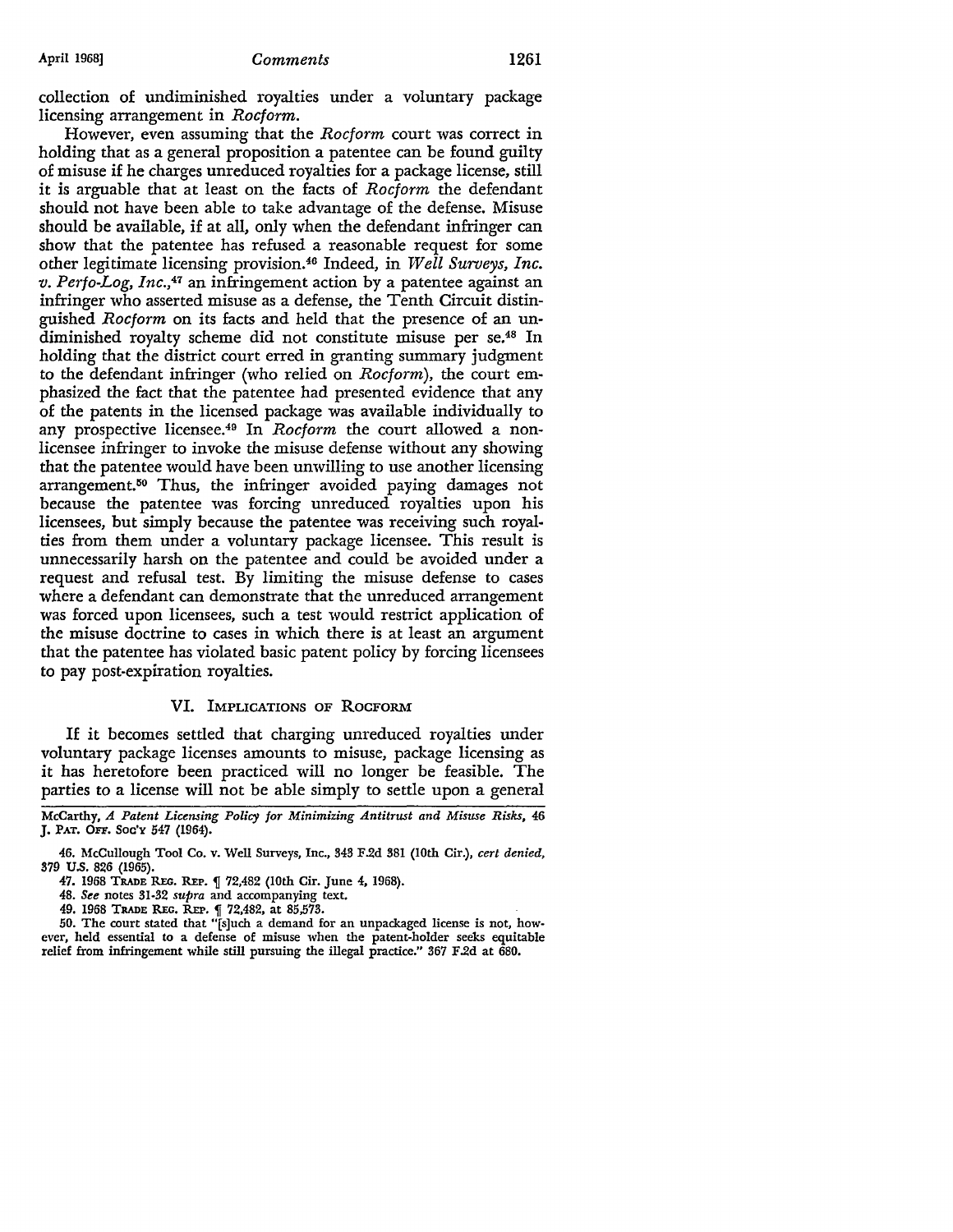price for a patent package and will instead have to negotiate a virtual per-patent charge. As noted earlier, this will require higher early payments and will probably eliminate some potential licensees from the market.51 And, assuming that licensees can be found, *Rocform*  adds other uncertainties. Heretofore, the courts could uphold voluntary package licenses without further questions, but now the courts apparently must ferret out the "most important" patent in a package and ascertain whether the rates were properly reduced when that patent expired. *Rocform* provides no guidelines for identifying the "most important" patent, or for determining the proper reduction of the royalties. Moreover, it fails to state how a court should react if it finds that there is, in fact, no "most important" patent. Finally, *Rocform* implies that a *process* package will still be valid,<sup>52</sup> but again it fails to define standards to distinguish such a package from a patent package. Thus, by basing its conclusion that the royalty provisions in the Rocform license were unlawful on *Brulotte*  rather than on the possible ground that the license was coercive,<sup>53</sup> the *Rocform* court raised a number of problems which it apparently did not appreciate, and which will give other courts considerable difficulty.

There are arrangements by which patentees could meet the mandate of *Rocform*. As has previously been suggested, licensing agreements could provide for a per-patent reduction of royalties. Patentees operating under this system would anticipate that some reduction may be required upon the expiration of any patent, and they would thereby eliminate the problem of guessing which patent a court might find to be the "most important." If this is the way patentees choose to meet the requirements of *Rocform,* voluntary package licensing will cease to exist, since patents in effect will be marketed singly. Although this scheme would conform to *Rocform,* several troublesome problems would remain. First, a patentee and licensee would somehow have to negotiate a suitable reduction upon the expiration of each patent.54 Second, under this plan the licensee would be unable to defer the payment of the royalties and might experience financial difficulties.<sup>55</sup> Finally, this scheme imposes a rather substantial administrative burden on the patentee.<sup>56</sup> In a case

<sup>51.</sup> See note 19 *supra* and text accompanying notes 18 & 19.

<sup>52. 367</sup> F.2d at 679, 680. The court found that the payments were too great for defendant to claim that they were for services and know-how. Thus, the court concluded that the payments were for the patents and not the process. This leaves open the possibility that deferred payments may be legal as a "process" if they are pro• portionate to the services and know-how supplied by the patentee after the expiration of the patent.

<sup>53.</sup> *See* note 26 *supra.* 

<sup>54.</sup> *Cf.* Hamilton&:: Tell, *supra* note 40 at 257.

<sup>55.</sup> *See* note 19 *supra* and accompanying text.

<sup>56.</sup> *Cf.* Baxter, *Legal Restrictions on Exploitation of the Patent Monopoly: .A.n*